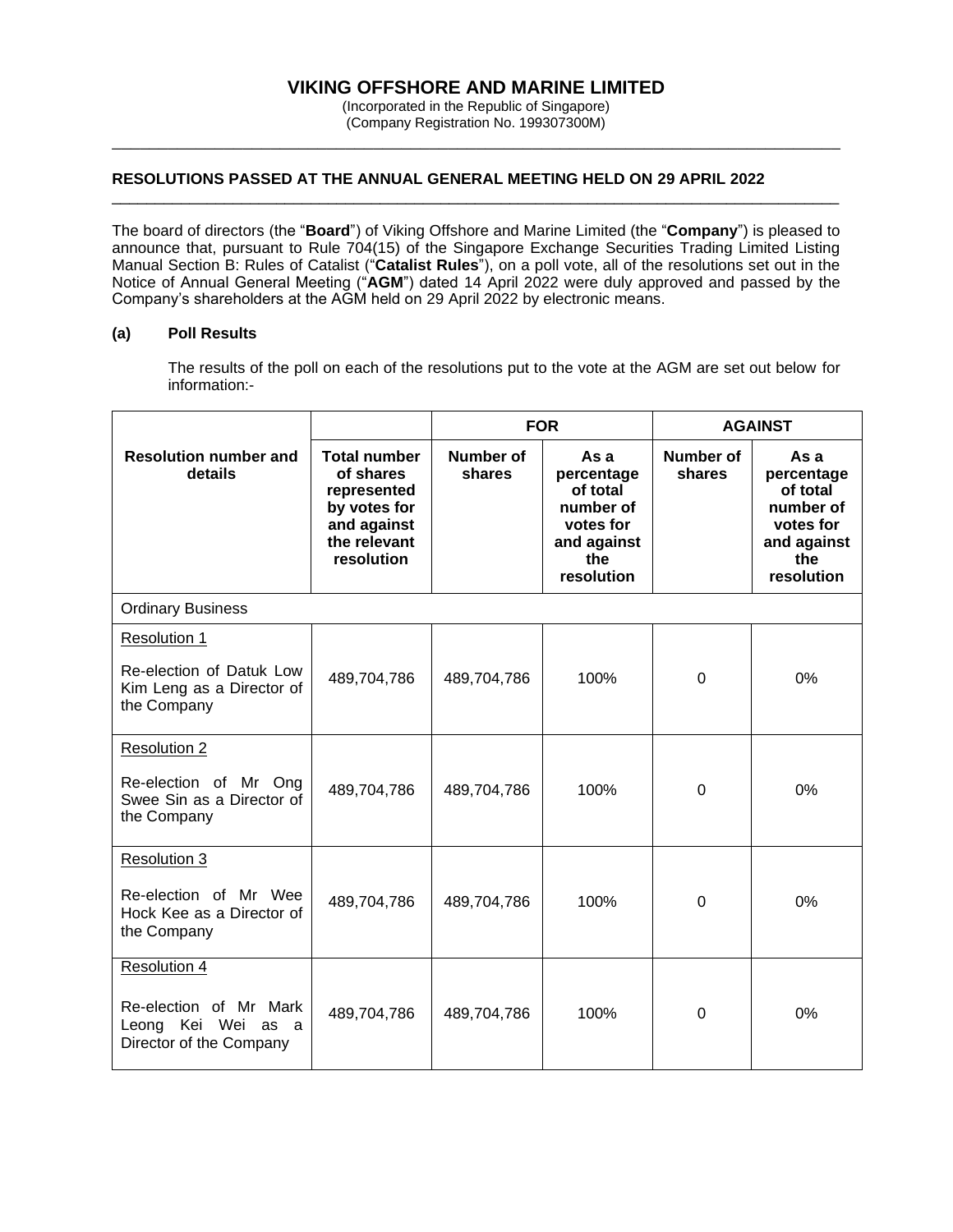|                                                                                                                                                                                       |                                                                                                              | <b>FOR</b>                 |                                                                                              | <b>AGAINST</b>      |                                                                                              |  |  |  |
|---------------------------------------------------------------------------------------------------------------------------------------------------------------------------------------|--------------------------------------------------------------------------------------------------------------|----------------------------|----------------------------------------------------------------------------------------------|---------------------|----------------------------------------------------------------------------------------------|--|--|--|
| <b>Resolution number and</b><br>details                                                                                                                                               | <b>Total number</b><br>of shares<br>represented<br>by votes for<br>and against<br>the relevant<br>resolution | <b>Number of</b><br>shares | As a<br>percentage<br>of total<br>number of<br>votes for<br>and against<br>the<br>resolution | Number of<br>shares | As a<br>percentage<br>of total<br>number of<br>votes for<br>and against<br>the<br>resolution |  |  |  |
| <b>Ordinary Business</b>                                                                                                                                                              |                                                                                                              |                            |                                                                                              |                     |                                                                                              |  |  |  |
| Resolution 5                                                                                                                                                                          |                                                                                                              |                            |                                                                                              |                     |                                                                                              |  |  |  |
| Approval of the payment of<br>Directors'<br>fees<br>of<br>S\$150,000 for the financial<br>year ending 31 December<br>2022                                                             | 489,704,786                                                                                                  | 489,704,786                | 100%                                                                                         | 0                   | 0%                                                                                           |  |  |  |
| Resolution 6<br>Re-appointment of Messrs<br>Ernst & Young LLP as<br>auditors of the Company<br>authority<br>and<br>to<br>the<br>Directors of the Company<br>to fix their remuneration | 489,704,786                                                                                                  | 489,704,786                | 100%                                                                                         | $\Omega$            | 0%                                                                                           |  |  |  |
| <b>Special Business</b>                                                                                                                                                               |                                                                                                              |                            |                                                                                              |                     |                                                                                              |  |  |  |
| <b>Resolution 7</b><br>Authority given to the<br>Directors of the Company<br>to allot and issue shares                                                                                | 489,704,786                                                                                                  | 489,704,786                | 100%                                                                                         | 0                   | 0%                                                                                           |  |  |  |
| Resolution 8<br>Approval of the proposed<br>renewal of the<br>Share<br><b>Buyback Mandate</b>                                                                                         | 489,704,786                                                                                                  | 489,704,786                | 100%                                                                                         | 0                   | 0%                                                                                           |  |  |  |

## **(b) Abstention from Voting**

No parties were required to abstain from voting on the aforesaid resolutions at the AGM.

### **(c) Scrutineer**

Entrust Advisory Pte. Ltd. was appointed as scrutineer for the conduct of the poll at the AGM.

### **(d) Re-election of Directors**

Datuk Low Kim Leng, who was re-elected as a Director of the Company at the AGM, remains as an Independent Non-Executive Director, Chairman of the Board, Chairman of the Remuneration Committee, as well as a member of the Audit Committee and the Nominating Committee of the Company. The Board considers Datuk Low Kim Leng to be independent for the purpose of Rule 704(7) of the Catalist Rules.